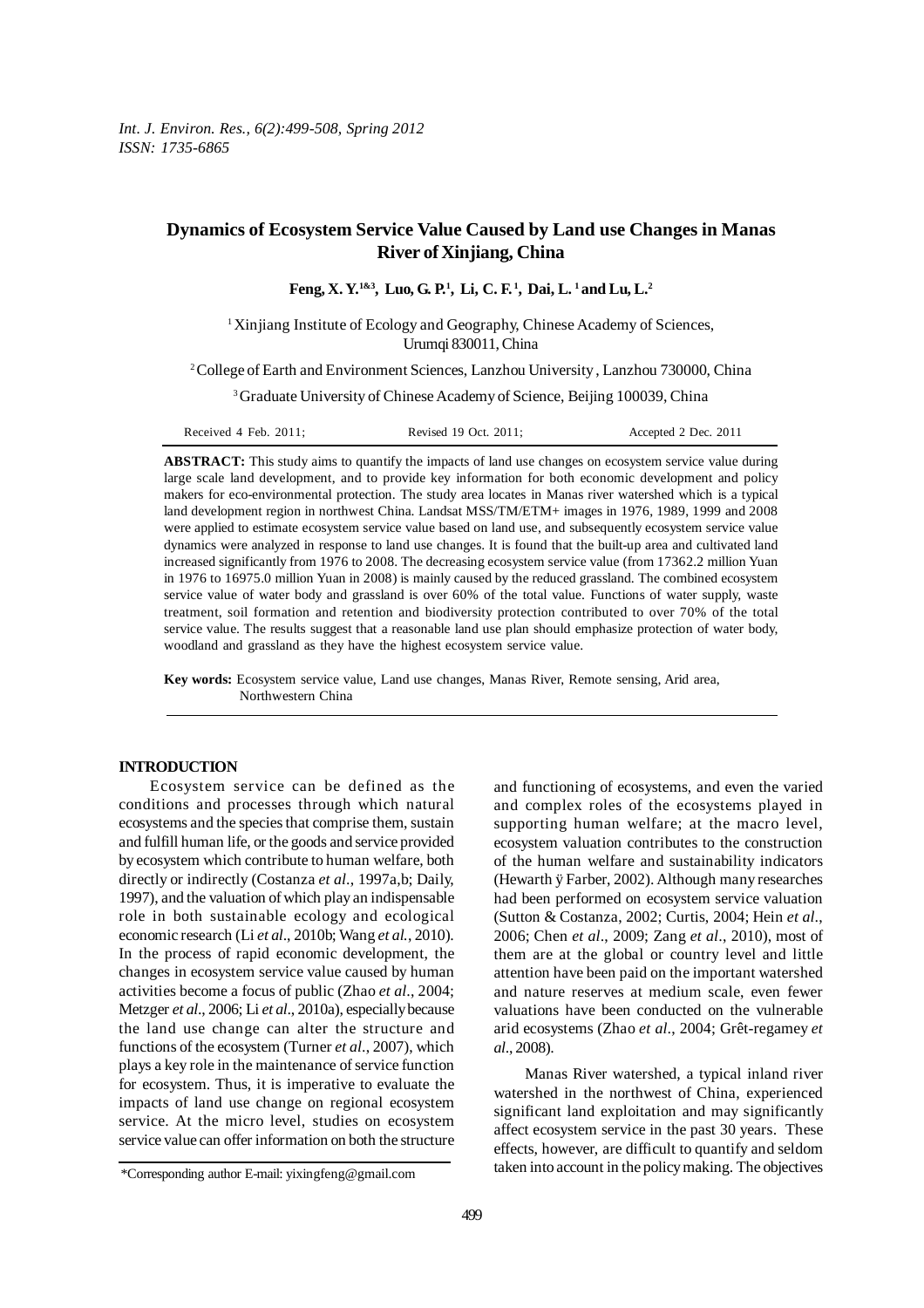of this study are: (1) to retrieve land use changes in Manas River watershed; (2) to assign specific coefficients of ecosystem service value for Manas River watershed, and determine whether they can be used to evaluate the changes in ecosystem service in the local area; (3) to estimate variations of ecosystem service value in response to land use changes during the past 32 years.

# **MATERIALS & METHODS**

Manas River watershed locates in the northern slope of Tianshan Mountains and also the southern margin of Junggar Basin (Fig. 1), with a total area of  $2.1\times10^{6}$  ha. It consists of three main physiographical units: mountain, piedmont plain and dessert. The watershed locates in the arid area where the climate is featured as hot-dry in summer and cold-windy in winter. The mean annual temperature is 6.8! and yearly precipitation is 110-200 mm. Manas River watershed has a long grazing history. After 1949, largest artificial oasis of China was developed in Xinjiang and Manas River watershed became the fourth large irrigation

agricultural zone of China. The large-scale land exploitation promoted economy significantly, but it also resulted in some ecological problems. This region could be a desirable location for the valuation of ecosystem service value in response to land use changes in the process of land exploitation. Data collected for this study includes Landsat MSS in 1976, TM in 1989 and 1999, and ETM+ in 2008. ERDAS imagine software and a 1:100000 topographic map were applied for mosaiking and geometric correcting images of the four periods (Table 1). The images were classified into six land use types: cultivated land, woodland, grassland, water body, built-up and unused land. The kappa coefficient was used to evaluate the accuracy of interpretation because it illustrates changes in quantity, space, and comprehensive information during landscape change, especially for missing spatial information. Hence, it reveals spatial changes that cannot be detected by conventional methods (Poff & Hart, 2002). The kappa coefficient  $I_k$  is expressed as:

$$
I_k = (P_o - P_c)/(P_p - P_c)
$$



**Fig. 1. Geographic and administrative location of the Manas River watershed Table 1. Data sources**

| Year | Data types   | Remote sensing images (column/row, collection time)                             |
|------|--------------|---------------------------------------------------------------------------------|
| 1976 | Landsat MSS  | 155/29, 1976.7.15                                                               |
| 1989 | Landsat TM   | 144/29, 1989.09.10; 143/29, 1988.01.26; 144/28, 1989.08.09; 144/30, 1989.09.10. |
| 1999 | Landsat ETM  | 144/29, 1999.07.04; 144/28, 1999.07.04; 144/30, 1999.10.17; 144/29, 2001.08.10. |
| 2008 | Landsat ETM+ | 143/29, 2008.08.06; 144/29, 2008.08.29; 144/30, 2008.08.29.                     |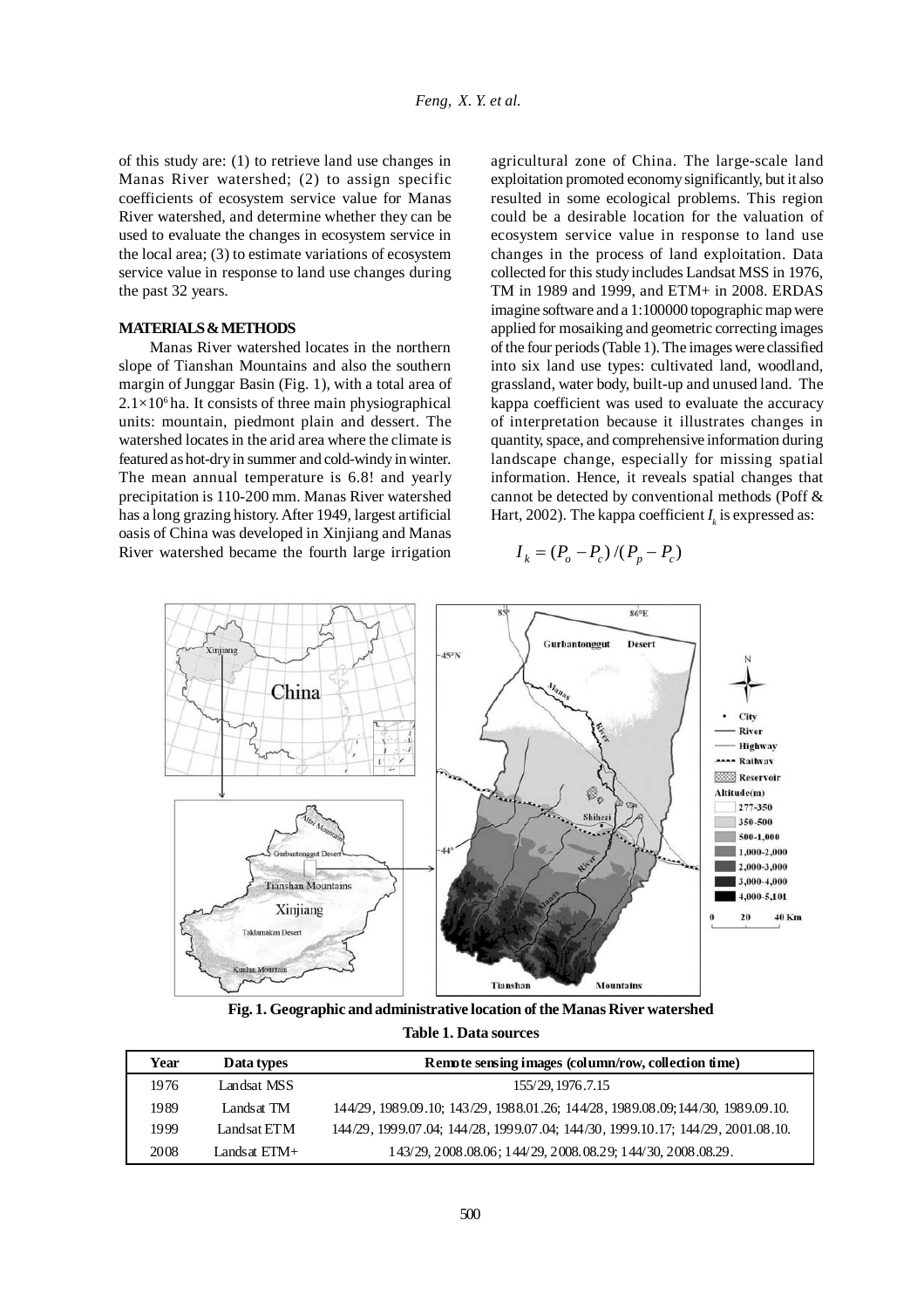where  $P_{\rho}$  is the percentage of correct simulations,  $P_c$  is the corresponding percentage of correct simulations under stochastic conditions, and  $P_p$  is the percentage of correct simulations under conditions with ideal classification (i.e. 100%). Using the kappa coefficient as an indicator of the degree of similarity, if data for two periods are identical,  $I_k = 1$ ; 0.75≥  $I_k < 1$ indicates relatively significant similarity between data for the two periods;  $0.4 \le I_{\kappa} \le 0.75$  implies less significant similarity between data for the two periods; and  $I<sub>k</sub> \leq 0.4$ indicates no significant similarity between data for the two periods.

Interpreting 1976 remote sensing images was carried out in the ARCGIS9.2 using the aerial photograph in 1970s (1:47000) as the reference, and the overall kappa is 71.88%. Data from 1989 were assessed using 1:47 000 colorized aerial photographs taken in the 1980s, revealing an accuracy of 81.88% (Cheng *et al*. 2005). Accuracy assessments of the image classification in 1999 and 2008 were implemented using data derived from field investigation in these periods, and the accuracy is 85.54% and 87.56%, respectively. Supposing that land type *A* has changed from  $U_a$  to  $U_b$ in area over a time period *T*, the rate of its change *R* can be defined as,

$$
R = (\sqrt[n]{\frac{U_b}{U_a}} - 1) \times 100\%
$$
 (1)

Costanza et al. (1997a) classified the global biosphere into 16 ecosystem types and 17 service functions and then estimated their ecosystem service value. The significance for ecosystem service and functions was in Table 2. Based on Costanza et al. 2 s (1997a) parameters, Xie et al. (2003) extracted the equivalent weight factor of ecosystem service per hectare of terrestrial ecosystems in China and modified the value coefficient of Chinese ecosystem (Table 3). The equivalent weight factor listed in Table 3 was obtained by surveying 200 Chinese ecologists and can be applied to different regions across China by localizing the average natural food production (Xie *et al*. 2003). One factor is equal to the economic value of average natural food production of cropland per hectare per year. Generally, the natural food production is proposed to be 1/7 of the actual food production. With Manas River watershed, the average actual food production of cropland was 4393.77 kg/ha<sup>2</sup> from 1976-2008 and the average price for grain was 1.69 Yuan/kg in 2008 (Zhu, 2009). Therefore, the ecosystem service value of one equivalent weight factor for Manas River watershed is 1060.78 Yuan.

Ecosystem service value of one unit area of each land use category in Manas River watershed was then assigned based on the nearest equivalent ecosystems (Table 4). For example, cultivated land equates to cropland, woodland equates to forest, and unused land

| <b>Ecosystem service and</b><br>functions                                                                                          | <b>Significance</b>                                                                                                                                                                                                                    |  |  |  |  |  |  |  |
|------------------------------------------------------------------------------------------------------------------------------------|----------------------------------------------------------------------------------------------------------------------------------------------------------------------------------------------------------------------------------------|--|--|--|--|--|--|--|
| Gas regulation                                                                                                                     | Regulation of atmospheric chemical composition.                                                                                                                                                                                        |  |  |  |  |  |  |  |
| Climate regulation                                                                                                                 | Regulation of global temperature, precipitation, and other biologically<br>mediated climatic processes at global or local levels.<br>Capacitance, damping and integrity of ecosystem<br>re sponse<br>to<br>environmental fluctuations. |  |  |  |  |  |  |  |
|                                                                                                                                    | Regulation of hydrological flows.                                                                                                                                                                                                      |  |  |  |  |  |  |  |
| Water supply                                                                                                                       | Storage and retention of water.                                                                                                                                                                                                        |  |  |  |  |  |  |  |
| Soil formation and<br>retention                                                                                                    | Soil formation processes.<br>Storage, internal cycling, processing and acquisition of nutrients.<br>Retention of soil within an ecosystem.                                                                                             |  |  |  |  |  |  |  |
| Waste treatment                                                                                                                    | Recovery of mobile nutrients and removal or breakdown of excess or xenic<br>nutrients and compounds.                                                                                                                                   |  |  |  |  |  |  |  |
| Biodiversity protection                                                                                                            | Movement of floral gametes.<br>Trophic-dynamic regulations of populations.<br>Sources of unique biological materials and products.<br>Habitat for resident and transient populations.                                                  |  |  |  |  |  |  |  |
| Food                                                                                                                               | That portion of gross primary production extractable as food.                                                                                                                                                                          |  |  |  |  |  |  |  |
| Raw material                                                                                                                       | That portion of gross primary production extractable as raw materials.                                                                                                                                                                 |  |  |  |  |  |  |  |
| Providing opportunities for recreational activities. Providing opportunities<br>Recreation and culture<br>for non-commercial uses. |                                                                                                                                                                                                                                        |  |  |  |  |  |  |  |

**Table 2.The significance for ecosystem service and functions (Costanza** *et al.,* **1997a)**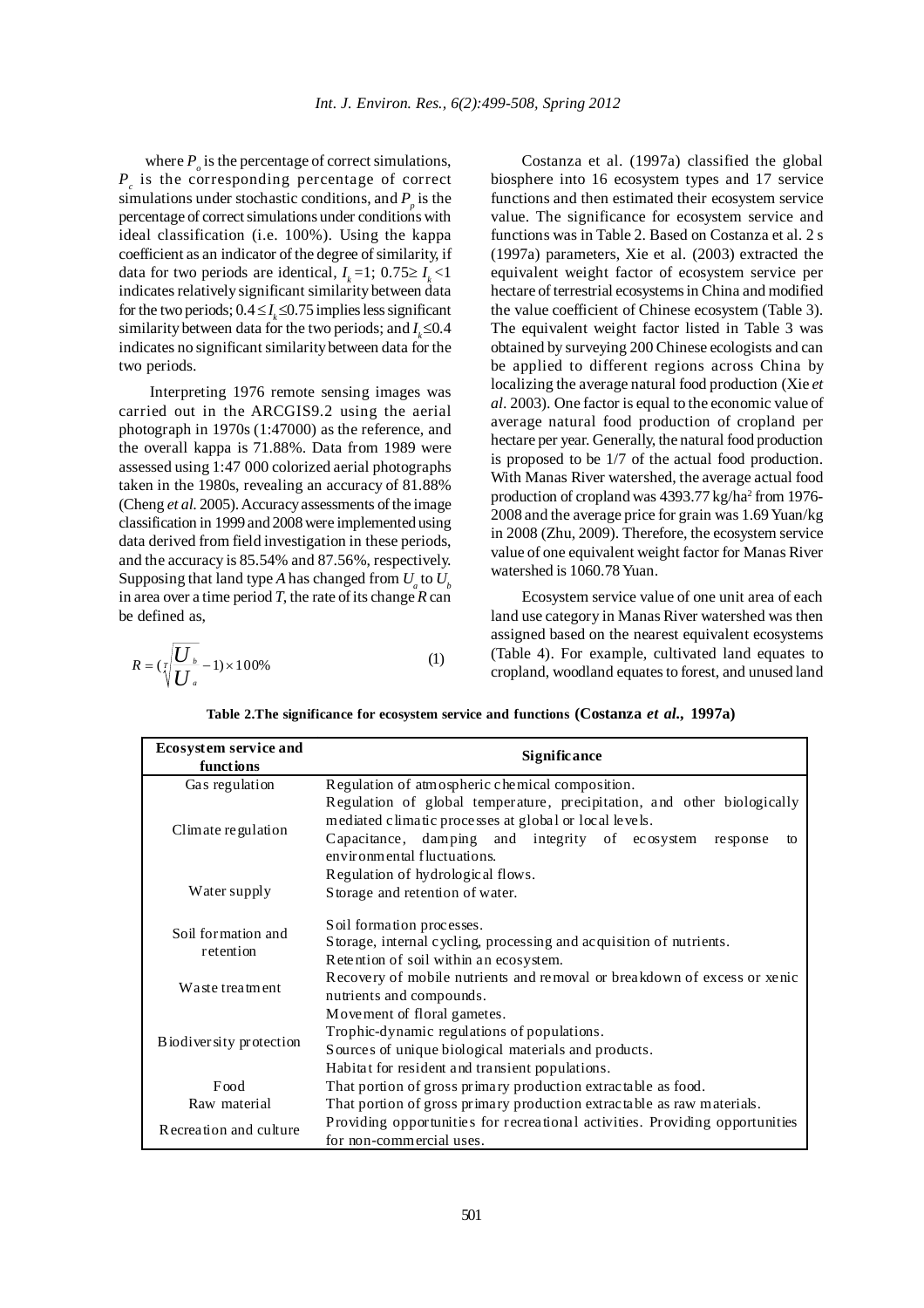| 12 Y.C. GI, 2005 1           |        |           |                 |            |                    |  |  |  |  |
|------------------------------|--------|-----------|-----------------|------------|--------------------|--|--|--|--|
|                              | Forest | Grassland | <b>Cropland</b> | Water body | <b>Barren</b> land |  |  |  |  |
| Gas regulation               | 3.50   | 0.80      | 0.50            | 0.00       | 0.00               |  |  |  |  |
| Climate regulation           | 2.70   | 0.90      | 0.89            | 0.46       | 0.00               |  |  |  |  |
| Water supply                 | 3.20   | 0.80      | 0.60            | 20.40      | 0.03               |  |  |  |  |
| Soil formation and retention | 3.90   | 1.95      | 1.46            | 0.01       | 0.02               |  |  |  |  |
| Waste treatment              | 1.31   | 1.31      | 1.64            | 18.20      | 0.01               |  |  |  |  |
| Biodiversity protection      | 3.26   | 1.09      | 0.71            | 2.49       | 0.34               |  |  |  |  |
| Food                         | 0.10   | 0.30      | 1.00            | 0.10       | 0.01               |  |  |  |  |
| Raw material                 | 2.60   | 0.05      | 0.10            | 0.01       | 0.00               |  |  |  |  |
| Recreation and culture       | 1.28   | 0.04      | 0.01            | 4.34       | 0.01               |  |  |  |  |
| Total                        | 21.85  | 7.24      | 6.91            | 46.01      | 0.42               |  |  |  |  |

**Table 3. Equivalent weight factor of ecosystem service per hectare of terrestrial ecosystems in China (Xie et al, 2003)**

**Table 4. Ecosystem service value of unit area of different land use categories in Manas River watershed (Yuan·ha-1·a-1)**

|                              | <b>Forest</b> | Grassland | <b>Cropland</b> | Water bod v | <b>Barren</b> land |
|------------------------------|---------------|-----------|-----------------|-------------|--------------------|
| Gas regulation               | 3712.7        | 848.6     | 530.4           | 0.0         | 0.0                |
| Climate regulation           | 2864.1        | 954.7     | 944.1           | 488.0       | 0.0                |
| Water supply                 | 3394.5        | 848.6     | 636.5           | 21639.9     | 31.8               |
| Soil formation and retention | 4137.0        | 2068.5    | 1548.7          | 10.6        | 21.2               |
| Waste treatment              | 1389.6        | 1389.6    | 1739.7          | 19306.2     | 10.6               |
| Biodiversity protection      | 3458.1        | 1156.3    | 753.2           | 2641.3      | 360.7              |
| Food                         | 106.1         | 318.2     | 1060.8          | 106.1       | 10.6               |
| Raw material                 | 2758.0        | 53.0      | 106.1           | 10.6        | 0.0                |
| Recreation and culture       | 1357.8        | 42.4      | 10.6            | 4603.8      | 10.6               |
| Total                        | 23178.1       | 7680.1    | 7330.0          | 48806.6     | 445.5              |

equates to barren land. The service values for built-up are zero. Although the biomass used as proxies for the land use categories are clearly not perfect matches in every case (Kreuter *et al*. 2001), they are closely related. Estimation of the ecosystem service value based on land use data has been applied and has been proven to be feasible in other case studies (Li *et al*. 2010b).

Once the ecosystem service value of one unit area for each land use category has been extracted, the service value for each land use category, and service function are given in Eqs. (2)-(4).

$$
ESV_k = \sum_f A_k \times VC_{kf} \tag{2}
$$

$$
ESV_f = \sum_k A_k \times VC_{kf}
$$
 (3)

$$
ESV = \sum_{k} \sum_{f} A_{k} \times VC_{kf}
$$
 (4)

 $ESV_{k}$ ,  $ESV_{f}$  and  $ESV$  are referred to the ecosystem service value of land use category "*k*", value of ecosystem service function type "*f*" and the total ecosystem service value respectively. " $A_k$ " is the area (ha) for land use category "*k*" and  $V\hat{C}_{k}$  the value coefficient (Yuan·ha-1·a-1) for land use category "*k*", ecosystem service function type "*f*".

Since the biomes used as proxies for the land use categories are clearly not perfect matches as mentioned above, and there are uncertainties of the value coefficients, additional sensitivity analysis is needed in order to test the percentage change in the ecosystem service value for a given percentage change in a value coefficient. In each analysis, the coefficient of sensitivity (*CS*) was calculated using the standard economic concept of elasticity as follows (Kreuter *et al*. 2001).

$$
CS = \frac{(ESV_j - ESV_i)/ESV_i}{(VC_{jk} - VC_{ik})/VC_{ik}}
$$
 (5)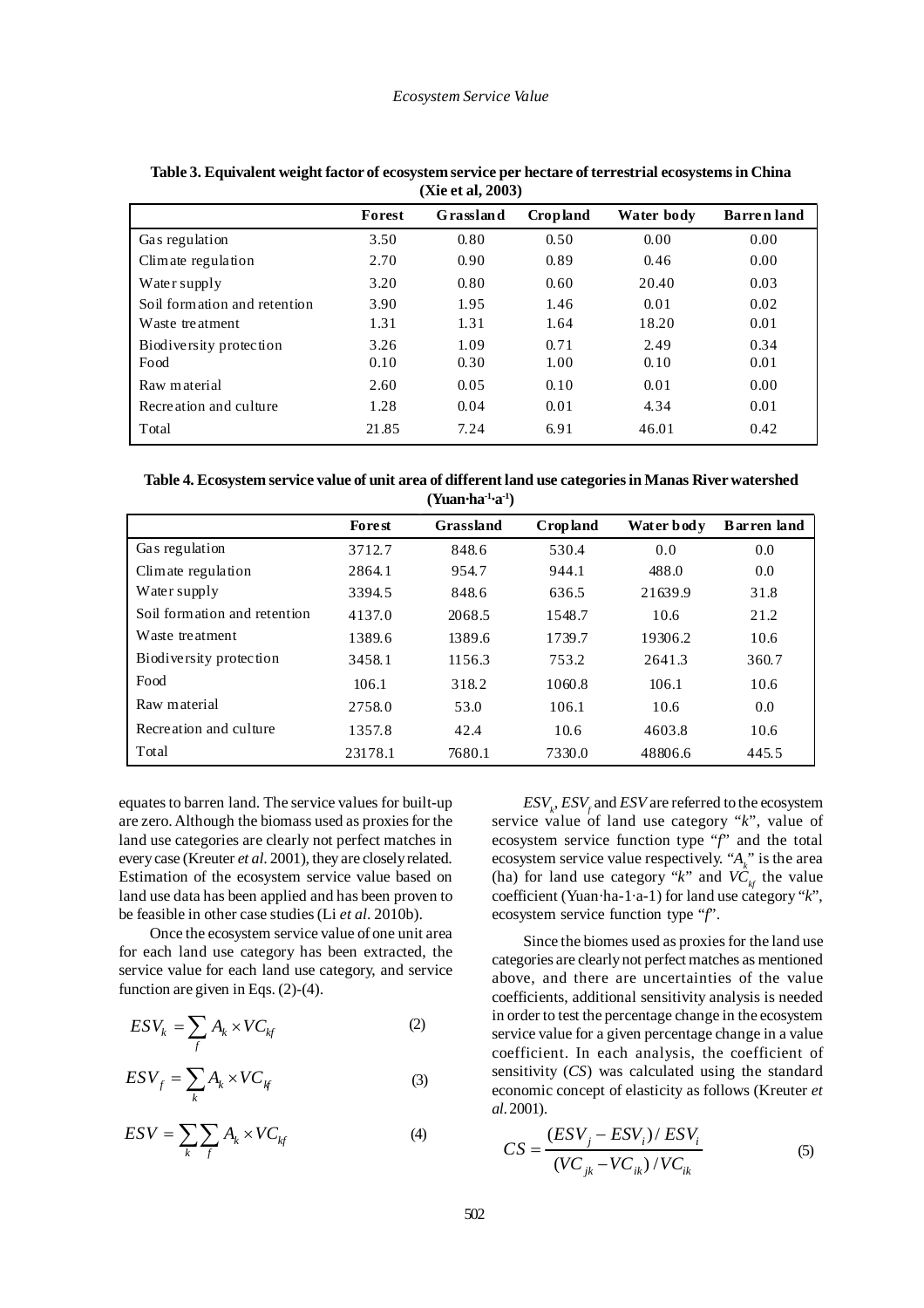Where *ESV* is the estimated ecosystem service value, *VC* is the value coefficient, "*i*" and "*j*" represent the initial and adjusted values, respectively, and '*k*' represents the land use category. If *CS* is greater than unity, then the estimated ecosystem value is elastic with respect to that coefficient, but if *CS* is less than one, then the estimated ecosystem value is considered to be inelastic.

#### **RESULTS & DISCUSSION**

The area of grassland, unused land and cultivated land accounts for more than 80% of total area. Table 5 showed that the unused land experienced the largest change during the period from 1976 to 1989, and the area of unused land decreased by 51029.1ha, while the water body changed at the fastest speed of 2.7%, followed by unused land with a -0.6% reduction. From 1989 to 1999, the unused land remained most significant change and it increased from 578767.2 ha in 1989 to 655495.5 ha in 1999; however, the water body still decreased most at the speed of -3.3% followed by builtup of 1.2%. The area of cultivated land changed most in 1999-2008 (a 77007.5ha increase at the rate of 1.7%), followed by grassland of a 57358.5 ha decrease. Meanwhile (1999-2008), the built-up area increased at a relatively fast speed of 1.5%. Taking 1976 to 2008 into account, the area of grassland (a 122548.3ha decrease) and cultivated land (a 122548.3ha increase) changed the most, and the built-up area changed at the fastest rate (1.0%) followed by cultivated land (0.8%). Overall, the built-up and cultivated land increased the most from 1976 to 2008, while woodland and grassland decreased gradually, and the water body together with unused land changed slightly. The interchange between different land use types

inevitably influences the structures and functions of ecosystems and further the variations of ecosystem service value. It is of necessity to estimate variations in ecosystem service value in response to land use changes.

With Equations (2) and (4), the ecosystem service value of each land use category of Manas River watershed during 1976 to 2008 could be obtained respectively (Table 6). The total ecosystem service value experienced a decline in Manas River watershed, it reduced from  $17362.2 \times 10^6$  Yuan in 1976 to  $16975.0 \times 10^6$ Yuan in 2008 with the average annual decreasing rate of 0.1% per year, although the maximum value (19643.9×106 Yuan) appeared in 1989. The decreased ecosystem service value was mainly caused by the decrease of grassland which covers most land in the study area. Water body changed most in ecosystem service value during 1976 to 1999, while cultivated land and grassland changed most significantly during 1999- 2008. From 1976 to 2008, the cultivated land increased  $846.5\times10^{6}$  Yuan as ecosystem service value, with an annual increasing rate of 0.9%, followed by unused land of a slight increase, all the other land types were in decline, especially for the grassland which decreased 15.2%. Because of the large coefficient of ecosystem service value for water body and the large area of grassland, the ecosystem service value produced by these two were the highest, about 60% of the total value, followed by cultivated land and woodland. Although the area of wood land was small, it generated enormous service value, indicating that this land use category plays important roles in ecosystem service, which should be paid special attention in the future ecological management and protection.

| Land use type |                     | <b>Cultivated land</b> | Forest     | Grassland   | Water bod v | <b>Built-up</b> | <b>Unused land</b> |
|---------------|---------------------|------------------------|------------|-------------|-------------|-----------------|--------------------|
| 1976          | Area (ha)           | 418640.7               | 96024.9    | 806803.9    | 114554.7    | 26944.9         | 629796.4           |
| 1989          | Area (ha)           | 443245.2               | 95932.3    | 784893.8    | 161567.0    | 28360.0         | 578767.2           |
| 1999          | Area (ha)           | 457114.6               | 90434.9    | 741614.1    | 116054.1    | 32052.3         | 655495.5           |
| 2008          | Area (ha)           | 534122.1               | 85381.1    | 684255.6    | 113535.1    | 36744.7         | 638726.8           |
| 1976-1989     | Area change (ha)    | 24604.5                | $-92.5$    | $-21910.1$  | 47012.3     | 1415.1          | $-51029.1$         |
|               | Change speed $(\%)$ | 0.4                    | 0.0        | $-0.2$      | 2.7         | 0.4             | $-0.6$             |
|               | Area change (ha)    | 13869.4                | $-5497.5$  | $-43279.6$  | $-45512.9$  | 3692.3          | 76728.3            |
| 1989-1999     | Change speed $(\%)$ | 0.3                    | $-0.6$     | $-0.6$      | $-3.3$      | 1.2             | 1.3                |
|               | Area change (ha)    | 77007.5                | $-5053.7$  | $-57358.5$  | $-2519.0$   | 4692.4          | $-16768.7$         |
| 1999-2008     | Change speed $(\%)$ | 1.7                    | $-0.6$     | $-0.9$      | $-0.2$      | 1.5             | $-0.3$             |
| 1976-2008     | Area change (ha)    | 115481.4               | $-10643.7$ | $-122548.3$ | $-1019.6$   | 9799.7          | 8930.5             |
|               | Change speed $(\%)$ | 0.8                    | $-0.4$     | $-0.5$      | 0.0         | 1.0             | 0.0                |

**Table 5. Land use change in Manas River watershed**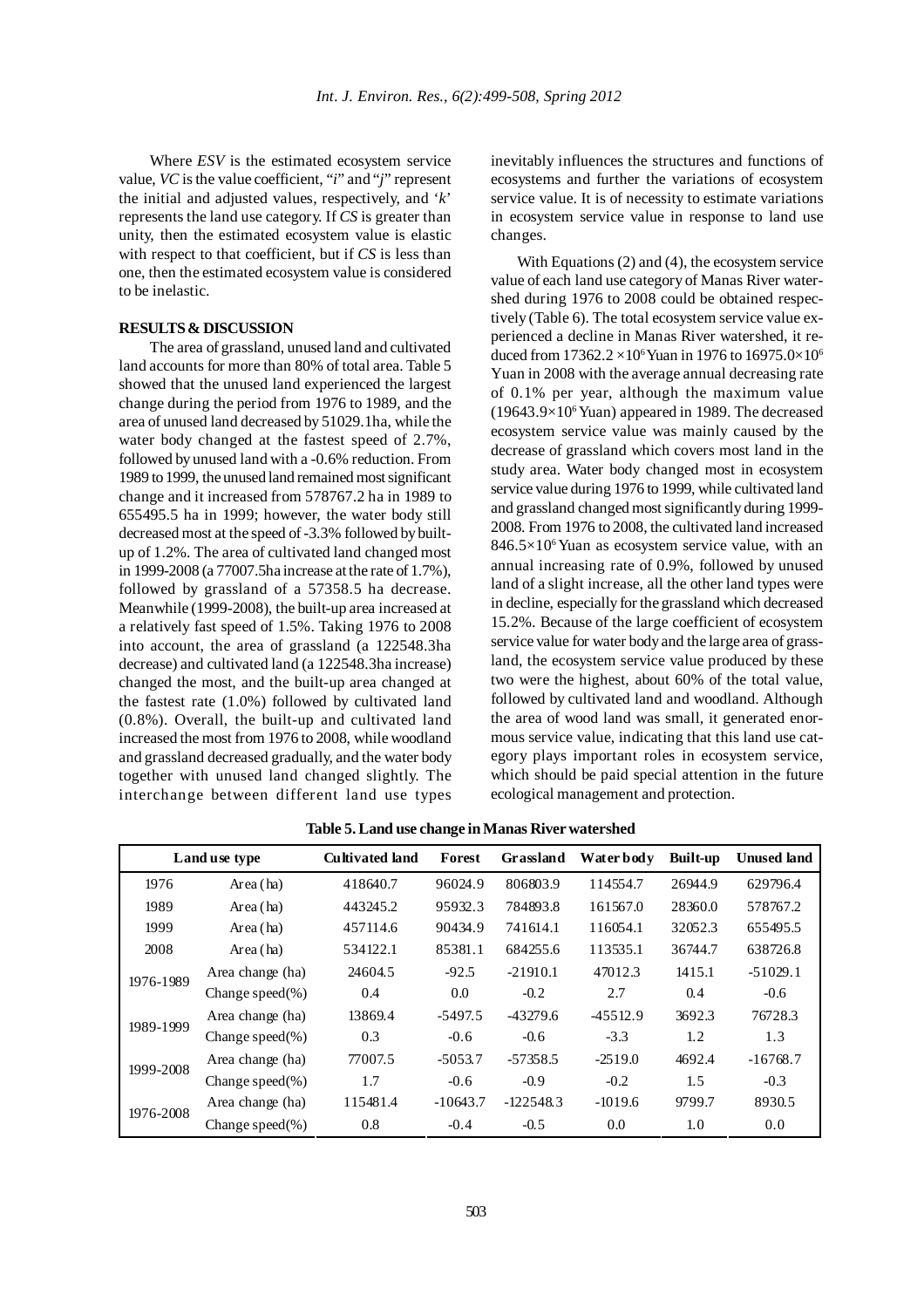# *Feng, X. Y. et al.*

|                 |                | <b>Cultivated land</b> | Forest   | Grassland | Water body | <b>Built-up</b> | <b>Unused land</b> | <b>Total</b> |
|-----------------|----------------|------------------------|----------|-----------|------------|-----------------|--------------------|--------------|
| Ecosystem       | 1976           | 3068.6                 | 2225.7   | 6196.3    | 5591.0     | 0.0             | 280.6              | 17362.2      |
| service         | 1989           | 3249.0                 | 2223.5   | 6028.0    | 7885.5     | 0.0             | 257.9              | 19643.9      |
| value           | 1999           | 3350.7                 | 2096.1   | 5695.6    | 5664.2     | 0.0             | 292.0              | 17098.6      |
| $10^6$ yu an/yr | 2008           | 3915.1                 | 1979.0   | 5255.1    | 5541.3     | 0.0             | 284.6              | 16975.0      |
|                 | $10^6$ yuan/yr | 180.4                  | $-2.1$   | $-168.3$  | 2294.5     | 0.0             | $-22.7$            | 2281.7       |
| 1976-1989       | $\%$           | 5.9                    | $-0.1$   | $-2.7$    | 41.0       |                 | $-8.1$             | 13.1         |
|                 | $\%$ /yr       | 0.5                    | 0.0      | $-0.2$    | 3.2        |                 | $-0.6$             | 1.0          |
|                 | $10^6$ yuan/yr | 101.7                  | $-127.4$ | $-332.4$  | $-2221.3$  | 0.0             | 34.2               | $-2545.3$    |
| 1989-1999       | $\frac{0}{0}$  | 3.1                    | $-5.7$   | $-5.5$    | $-28.2$    |                 | 13.3               | $-13.0$      |
|                 | $\%$ /yr       | 0.3                    | $-0.6$   | $-0.6$    | $-2.8$     |                 | 1.3                | $-1.3$       |
|                 | $10^6$ yuan/yr | 564.5                  | $-117.1$ | -440.5    | $-122.9$   | 0.0             | $-7.5$             | $-123.6$     |
| 1999-2008       | $\frac{0}{0}$  | 16.8                   | $-5.6$   | $-7.7$    | $-2.2$     |                 | $-2.6$             | $-0.7$       |
|                 | $\%$ /yr       | 1.9                    | $-0.6$   | $-0.9$    | $-0.2$     |                 | $-0.3$             | $-0.1$       |
| 1976-2008       | $10^6$ yuan/yr | 846.5                  | $-246.7$ | $-941.2$  | 49.8       | 0.0             | 4.0                | $-387.2$     |
|                 | $\%$           | 27.6                   | $-11.1$  | $-15.2$   | $-0.9$     |                 | 1.4                | $-2.2$       |
|                 | $\%$ /yr       | 0.9                    | $-0.3$   | $-0.5$    | 0.0        |                 | 0.0                | $-0.1$       |

**Table 6. Ecosystem service value of Manas River watershed from 1976 to 2008**

According to Equation (3), the ecosystem service value provided by individual ecosystem service functions  $(ESV_f)$  were also estimated (Table 7). The contributions of each ecosystem function to the total ecosystem service value in each year were ranked based on their estimated  $ESV<sub>f</sub>$  from 1976 to 2008. The trends of variations were presented in Table 7 by an upward arrow ( $\uparrow$ ) for increasing contribution, downward arrow  $(\downarrow)$  for decrease in contribution, and a horizontal line  $(-)$  for no change. Generally, the changes in the contribution of each ecosystem function to the total service value were small and the rank order remained nearly same. Contributions of water supply, waste treatment, soil formation and retention, biodiversity protection take up to over 70% of the total ecosystem service value. During 1976-2008, only the food supply and waste treatment increased, and the food supply increased faster mainly due to the dramatic increase in cultivated land. The spatial distribution of ecosystem service value of Manas River watershed in 1976-2008 was shown in Fig.2. Areas with ecosystem service values over 40,000 Yuan·ha<sup>-1</sup>·year<sup>-1</sup> were mainly located in the south mountainous glaciers and middle plain reservoirs, while those with the ecosystem service values of 20,000–40,000 Yuan·ha<sup>-1</sup>·year<sup>-1</sup> were in the south mid-mountain forests, and those between 5, 000 and 20,000 Yuan·ha-1·year-1 mainly distribute in the south hilly land and mid-plain. Areas with ecosystem service values less than 5000 Yuan·ha-1·year-<sup>1</sup> mainly covered desert in the northern area.

As shown in Table 8, the percentage change in estimated total ecosystem service value and the coefficient of sensitivity resulting from a 50% adjustment in the value of the coefficient was calculated using Equation (5). In all cases, *CS* was far less than unity and often close to zero, indicating that the total ecosystem service value estimated in this study area was relatively inelastic with respect to the value coefficients. *CS* for grassland and water body was relatively bigger, because the ecosystem service value provided by the two land use categories takes up to more than 60% of total ecosystem service value. The sensitivity analysis indicated that the estimation in this study was robust in spite of uncertainties on the value coefficients.

Costanza *et al*. (1997a,b) proposed a method to estimate ecosystem service value from ecosystem service coefficient, however, this method was mostly applied at global scale, and will not well estimated the per unit area ecosystem service value in some ecosystems. Basing on this method, Xie *et al*. (2003) made an equivalent factor table about terrestrial ecosystem service value of China. According to Xie *et al*. (2003), ecosystem service value per unit area for Manas River watershed was adjusted by utilizing grain productivity and average grain price, and then the value were estimated for different land use categories and ecosystems. The results indicate that this method is capable of estimating the variations of ecosystem service value in response to land use changes.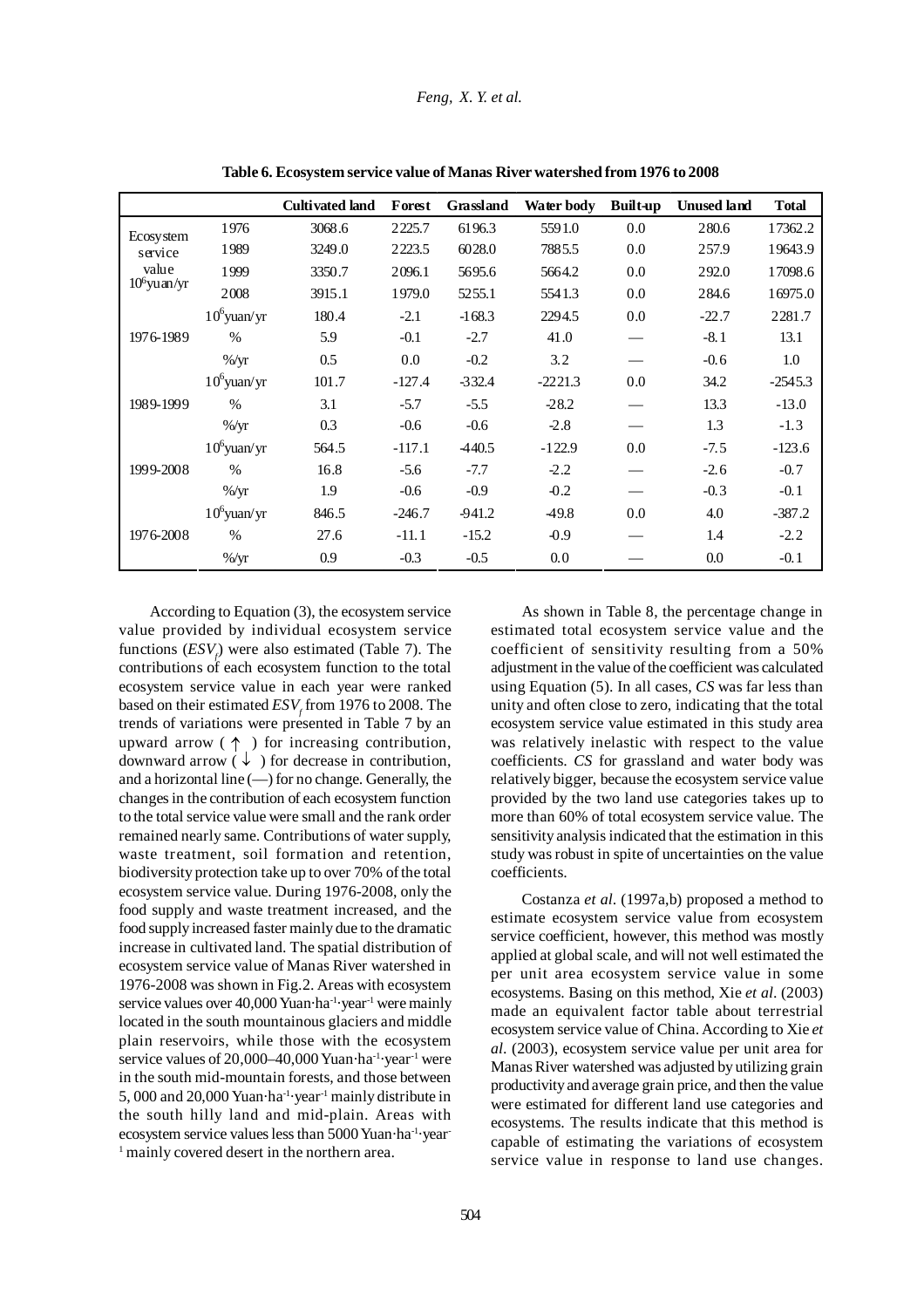|                                   | 1976                                 |                |               |                                                                         | 1989 |                               | 1999           |      |                          | 2008                                            |      |                |                      |
|-----------------------------------|--------------------------------------|----------------|---------------|-------------------------------------------------------------------------|------|-------------------------------|----------------|------|--------------------------|-------------------------------------------------|------|----------------|----------------------|
|                                   | $ESV_f$<br>$10^{\circ}$ vu an<br>/yr | $\frac{6}{10}$ |               | $ESV_f$<br>Rank 10 <sup>6</sup> yuan % Rank 10 <sup>6</sup> yuan<br>/yr |      |                               | $ESV_f$<br>/yr |      |                          | $ESV_f$<br>$%$ Rank 10 <sup>6</sup> yuan<br>/yr |      |                | Ten-<br>% Rank dency |
| Gas regulation                    | 1263.2                               | 7.3            | 6             | 1257.3                                                                  | 6.4  | 6                             | 1207.6         | 7.1  | 6                        | 1181.0                                          | 7.0  | 6              | ↓                    |
| Climate regulation                | 1496.4                               | 8.6            | 5.            | 1521.4                                                                  | 7.7  | 5                             | 1455.2         | 8.5  | 5                        | 1457.5                                          | 8.6  | 5              |                      |
| Water supply                      | 3776.1                               | 21.7           | 2             | 4788.6 24.4                                                             |      | $\mathfrak{D}_{\mathfrak{p}}$ | 3759.5         | 22.0 | 2                        | 3687.7                                          | 21.7 | 2              |                      |
| Soil formation<br>and retention   | 2729.1 15.7                          |                | $\mathcal{R}$ | 2720.9 13.9                                                             |      | $\mathcal{R}$                 | 2631.3 15.4    |      | 3                        | 2610.6 15.4                                     |      | 3              | ↓                    |
| Waste treatment                   | 4201.2 24.2                          |                | 1             | 5120.5 26.1                                                             |      | 1                             | 4199.0         | 24.6 | 1                        | 4197.4 24.7                                     |      | 1              |                      |
| <b>Biodiversity</b><br>protection | 2110.0 12.2                          |                | 4             | 2208.6 11.2                                                             |      | $\overline{4}$                | 2057.5         | 12.0 | $\overline{4}$           | 2019.0                                          | 11.9 | $\overline{4}$ |                      |
| Food                              | 729.9                                | 4.2            | 7             | 753.4                                                                   | 3.8  | 8                             | 749.8          | 4.4  | $\tau$                   | 812.2                                           | 4.8  | 7              |                      |
| Raw material                      | 353.3                                | 2.0            | 9             | 354.9                                                                   | 1.8  | 9                             | 338.5          | 2.0  | 9                        | 329.6                                           | 1.9  | 9              |                      |
| <b>Recreation</b><br>and culture  | 703.1                                | 4.0            | 8             | 918.2                                                                   | 4.7  | 7                             | 700.4          | 4.1  | 8                        | 680.1                                           | 4.0  | 8              |                      |
| Total                             | 17362.2 100.0                        |                | $\frac{1}{2}$ | 19643.9 100.0                                                           |      | $\sim$                        | 17098.6 100.0  |      | $\overline{\phantom{a}}$ | 16975.0 100.0                                   |      |                |                      |

**Table 7. Values of ecosystem service functions in 1996 and 2004**

**Table 8. Percentage change in estimated total ecosystem service value and coefficient of sensitivity resulting from adjustment of ecosystem valuation coefficients (VC)**

|                             | 1976          |               |               | 1989      |               | 1999      | 2008          |           |
|-----------------------------|---------------|---------------|---------------|-----------|---------------|-----------|---------------|-----------|
| Change of value coefficient | $\frac{6}{6}$ | $\mathbf{CS}$ | $\frac{6}{6}$ | <b>CS</b> | $\frac{0}{0}$ | <b>CS</b> | $\frac{0}{0}$ | <b>CS</b> |
| cultivated land $VC+50\%$   | 8.84          | 0.18          | 8.27          | 0.17      | 9.80          | 0.20      | 11.53         | 0.23      |
| forest $VC + 50%$           | 6.41          | 0.13          | 5.66          | 0.11      | 6.13          | 0.12      | 5.83          | 0.12      |
| Grassland $VC+50%$          | 17.84         | 0.36          | 15.34         | 0.31      | 16.66         | 0.33      | 15.48         | 0.31      |
| water body $VC \pm 50\%$    | 16.10         | 0.32          | 20.07         | 0.40      | 16.56         | 0.33      | 16.32         | 0.33      |
| Built up $VC \pm 50\%$      | 0.00          | 0.00          | 0.00          | 0.00      | 0.00          | 0.00      | 0.00          | 0.00      |
| unused land $VC + 50\%$     | 0.81          | 0.02          | 0.66          | 0.01      | 0.85          | 0.02      | 0.84          | 0.02      |

However, the results using this method have some deviations and uncertainties due to the complex, dynamic and nonlinear ecosystems (Turner *et al*., 2003), limitations of economic valuation (Costanza *et al*., 1997b), and problems of double counting (Turner *et al*., 2003) and scales. Land use is a proxy measure of ecosystem service, however, the biomes used as proxies for the land use categories are clearly not perfect matches in every case (Kreuter *et al*., 2001). In addition, the accuracy of the average value coefficient is in doubt because of ecosystem heterogeneity (Li *et al*., 2010b). For instance, built up is proposed to be zero, neglecting negative effectiveness of pollution (e.g. air pollution, water pollution, waste pollution) which may produce a negative value. Multiplying "*A*" (area of land use category) and "*VC*" (ecosystem value coefficient) with uncertainties will thus lead to a coarse "*ESV*" (ecosystem service values) with more uncertainties.

Currently, land use change rate is often calculated with mean-value methods (Song *et al*., 2008; Liu *et al*., 2010) in which the hypothesis is the land changes in different period are independent. However, land change is an accumulated process which increases in geometrically multiplied annual change rate. As a result, mean-value method is not able to reflect the real land change. According to Equation (1), the estimated land use change rate is reasonable and reliable.

In the study area, the primary driving forces of the land change in this study are closely related to population growth. The population of the study area was 59,000 in 1949, 897,000 in 1975 and 1,107,000 in 2004 according to the statistical information (Li *et al*., 2008). The increasing population triggered the increase in the area of cultivated land and built-up while a decline of wood land and grassland. Otherwise, the large tracts of unused land especially in the pluvial–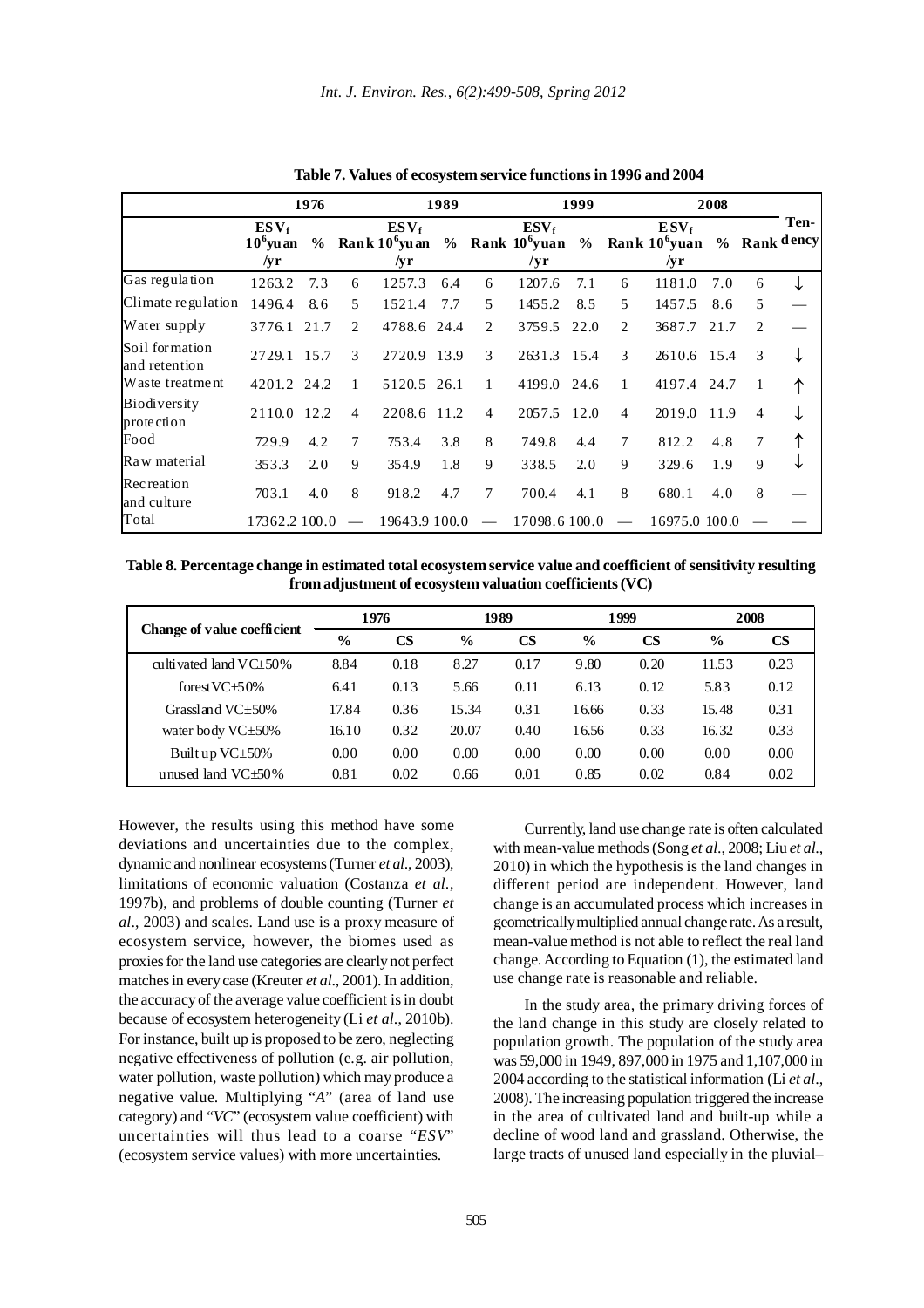

**Fig. 2. Distribution of the ecosystem services value in Manas River watershed in 1976-2008**

alluvial plain that had relatively shallow groundwater and ease of transport were reclaimed by the Production and Construction Group of Xinjiang since 1950s, leading to a rapid increase in cultivation and construction land, along with an overall increase in land use (Yao & li, 2010; Dai *et al*., 2011). In addition,

technological innovations and advances in irrigation, fertilizing application and the managing system have been applied since the late 1970s, which also contributed to a large extent to the rapid change in land types. Using proxies for the land use categories, the results indicated a decline of total ecosystem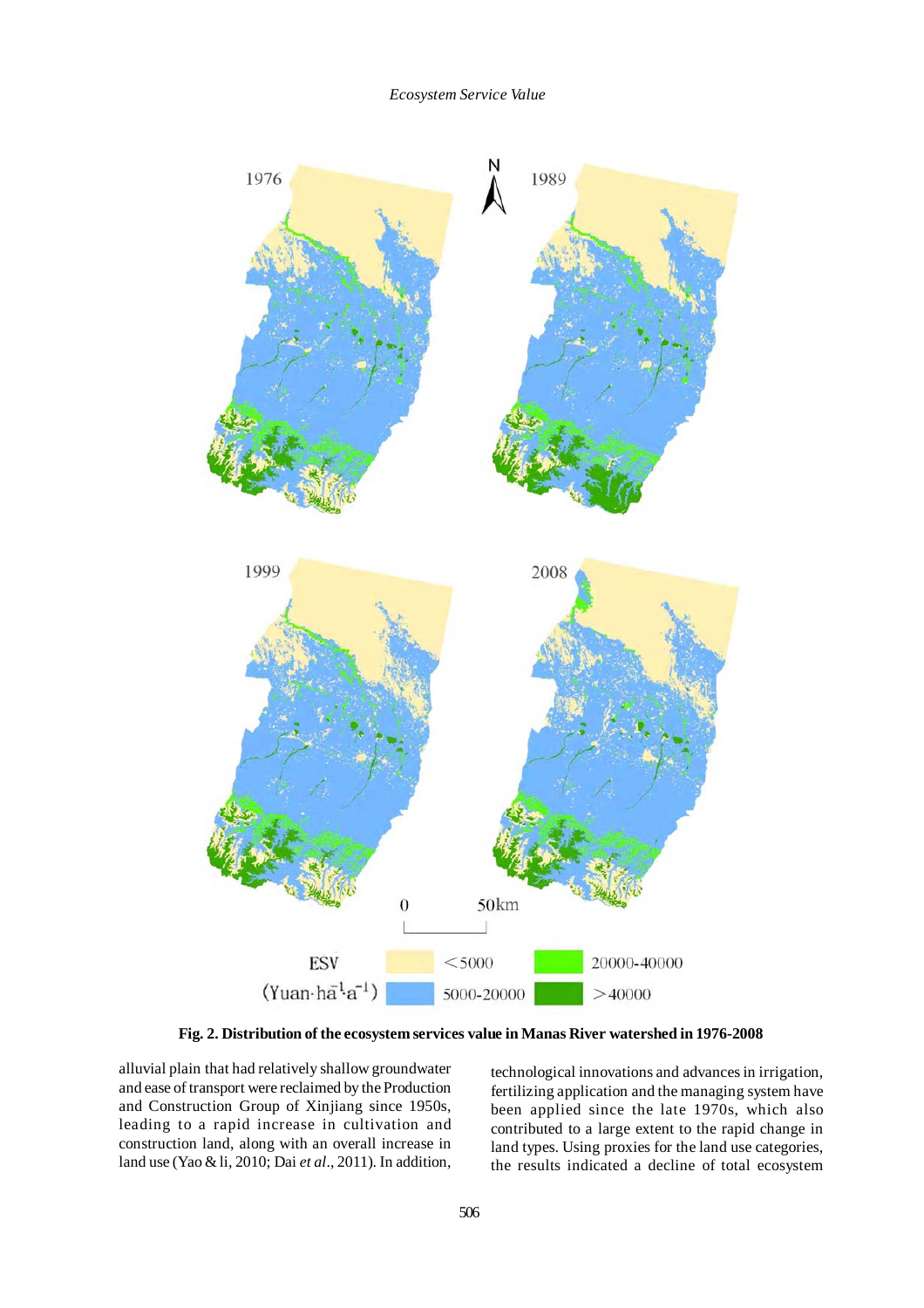service value. Sensitivity analysis showed that total ecosystem service value estimated in this study area was relatively inelastic with respect to the value coefficients, and the results were reliable with a certain value coefficient uncertainties. From 1976 to 2008, GDP (gross domestic product) increased 213.7% indicating that economy increased more significantly than ecosystem value. In order to maintain a balance between economic development and ecosystem health in the future, it is suggested that a reasonable land use planing should be made with emphasis on protecting water body, woodland and grassland which have high ecosystem service value.

Despite some methodological shortcomings, ecosystem service valuation is still helpful in decisionmaking by highlighting the benefits of sustainable ecosystem management. Comparisons with findings obtained in other watersheds may also help us to understand the reliability of ecosystem service valuation. Zhang *et al*. (2001) applied the coefficients proposed by Costanza et al. to estimate the ecosystem service value in Heihe River Basin (37°412 N-42°422 N, 96°422 E-102°002 E); The total ecosystem service value of Heihe River Basin decreased from 1.79 billion Yuan in 1987 to 1.46 billion Yuan in 2000, while GDP increased 23 times. Su *et al*. (2006) used a set of modified coefficients of woodland and grassland derived from different ecosystem categories features and by consulting experts to estimate the ecosystem service value in Shiyanghe River watershed (36°292 N-39°272 N, 101°412 E-104°162 E), the estimated result showed that the total ecosystem value of Shiyanghe River watershed decreased from 3.7 billion Yuan in 1995 to 3.5 billion Yuan in 2000, while GDP increased from 6.2 billion Yuan to 9.5 billion Yuan. Although the ecological and economical characteristics and the techniques of evaluation varied, their estimated results consistently showed that ecosystem service and functions tend to decline under current patterns of economic development. Future planning should therefore put more emphasis on environmental protection and nature conservation.

This research provided a case study of ecosystem service valuation in continental river basin in arid zone. Compared with humid natural ecosystems, ecosystems in arid areas are much more complicated because of the nature of drought, water shortage, low vegetarian coverage, and wide-spread desert. Future studies on ecosystem service valuation should pay more attention to ecosystems in arid areas where with intensive interactions between human and ecosystems, and this will make the techniques of valuation more useful to guide future human activity.

### **CONCLUSION**

By studying the changes in ecosystem service value based on land use in Manas River watershed from 1976 to 2008, it can be concluded as follows: (1) land use change is significant in the study area. Builtup and cultivated land were the top two increasing land use categories and their areas changed 1.0% and 0.8% respectively, while the area of woodland and grassland decreased slowly, and the other land use categories changed slightly. (2) The total ecosystem service value of the study area declined from about 17362.2 million Yuan in 1976 to 16975.0 million Yuan in 2008 with an average annual decreasing rate of 0.1%, which was mainly caused by the decreasing areas of grassland which account for the majority of the study area. (3) Water supply, waste treatment, soil formation and retention, biodiversity protection were the top four ecological functions with high service value, contributing about 70% of the total service value. (4) Areas with high service level were mainly located in the southern mountainous area, while those with low service level were at the northern desert.

Ecosystem service value is the benefits that human derive from ecosystem (Millennium, 2005). To evaluate ecosystem service value in an economical way, on one hand, it can draw sufficient public attention. On the other hand, it is a premise of building a green GDP accounting system and ecological compensation mechanism. Land development changed the biogeochemical cycling, ecosystem structure, and ecosystem service value. The consequences have become the main difficulty of global sustainable development and the vital focus of public attention. Thus, evaluating its variations due to the land change is of profound significance.

## **ACKNOWLEDGEMENT**

This study was funded by the National Natural Science Foundation of China (No. 41101179), the National Basic Research Program of China (No. 2009CB825105), and a Chinese Academy of Sciences Special Grant for Postgraduate Research, Innovation and Practice. We thank Doctor Longhui Li for the assistance of the article language.

#### **REFERENCES**

Chen, N. W., Li, H. C. and Wang, L. H. (2009). A GIS-based approach for mapping direct use value of ecosystem services at a county scale: management implications. Ecological Economics, **68**, 2768-2776.

Cheng, W. M., Zhou, C. H., Liu, H. J., Zhang, Y., Jiang, Y., Zhang, Y. C. and Yao, Y. H. (2005). Oasis expansion and eco-environment change of the Manas watershed in the last 50 years. Science in China Ser D:Earth Sci, **35 (11)**,1074- 1086.